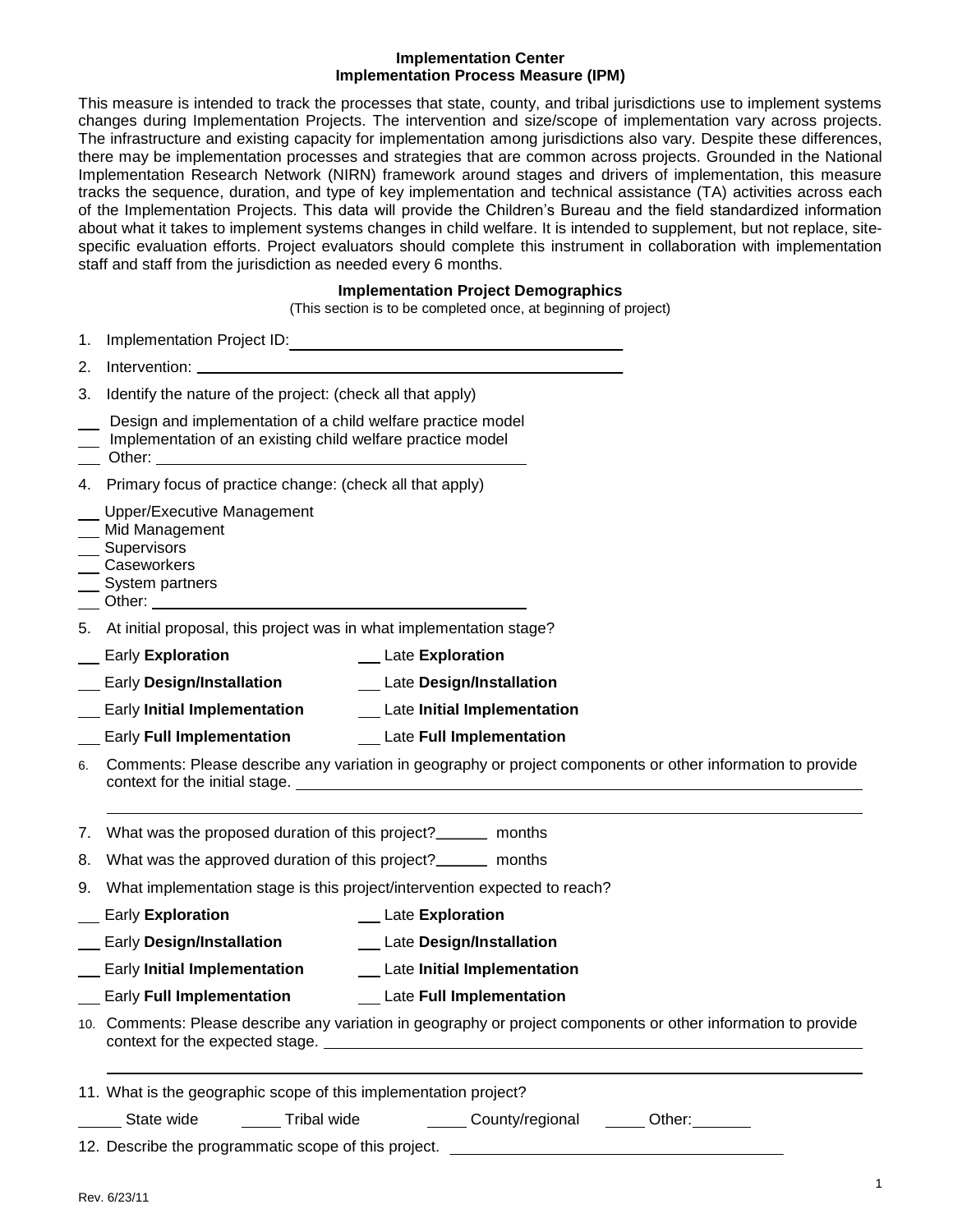## **Implementation Process Ratings**

(To be completed every 6 months)

- 1. Project ID:
- 2. Date of this rating:
- 3. Which time period are you rating (select one)?

|  | 0-6 months |
|--|------------|
|  |            |

- 6-12 months
- 12-18 months
- 18-24 months
- 24-30 months 30-36 months
- 36-42 months
- 42-48 months
- 4. What method of administration was used to complete the IPM during this rating period? (check all that apply) \_\_ Document review
	- Interviews with IC project staff (In completion of other IC specific survey/process)
	- Interviews with IC project jurisdiction stakeholders (In completion of other IC specific survey/process)
	- Group discussion with evaluator and at least one IC project staff
	- Group discussion with evaluator and at least one IC project jurisdiction stakeholder
- 5. What stage is the project/intervention in at the time of this rating?

| <b>Early Exploration</b> | Late Exploration |
|--------------------------|------------------|
|--------------------------|------------------|

- Early **Design/Installation** Late **Design/Installation**
- Early **Initial Implementation** Late **Initial Implementation**
- Early **Full Implementation** Late **Full Implementation**
- 6. Please describe changes in context that might impact the project since the previous rating period.

# **Salience and Installation of Implementation Drivers**

(To be completed every 6 months)

For the 6 month review period, provide two ratings for each driver: the salience (i.e., importance or relevance) of the driver, and the installation (i.e., the extent to which the driver is in place), according to the following scales. Then describe why/how the driver is important and what technical assistance (TA) and implementation strategies/activities have been conducted to install or employ the driver.

## **Salience (Importance/Relevance) Rating Scale**:

(1) *Low salience* – the driver had little or no importance/relevance during this period,

(2) *Moderate salience* – the driver had some importance/relevance during this period, or there was discussion or planning to address this driver in the future, or

(3) *High salience –* the driver had substantial importance/relevance during this reporting and a significant amount of effort occurred to leverage the driver to support implementation.

## **Installation Rating Scale:**

(0) *NA for drivers with low salience* during this reporting period,

- (1) *Not Yet Initiated*,
- (2) *Initiated or Partially in Place*, or
- (3) *Fully In Place.*

| <b>Implementation Driver</b>          | <b>Salience Rating Installation</b><br>(Importance/<br>Relevance) | Rating | Description of why/how the driver is salient and the<br>specific TA and implementation strategies/activities<br>conducted during this period to install or employ<br>each driver. |
|---------------------------------------|-------------------------------------------------------------------|--------|-----------------------------------------------------------------------------------------------------------------------------------------------------------------------------------|
| Shared vision, values, and<br>mission |                                                                   |        |                                                                                                                                                                                   |
| Leadership                            |                                                                   |        |                                                                                                                                                                                   |
| Staff selection                       |                                                                   |        |                                                                                                                                                                                   |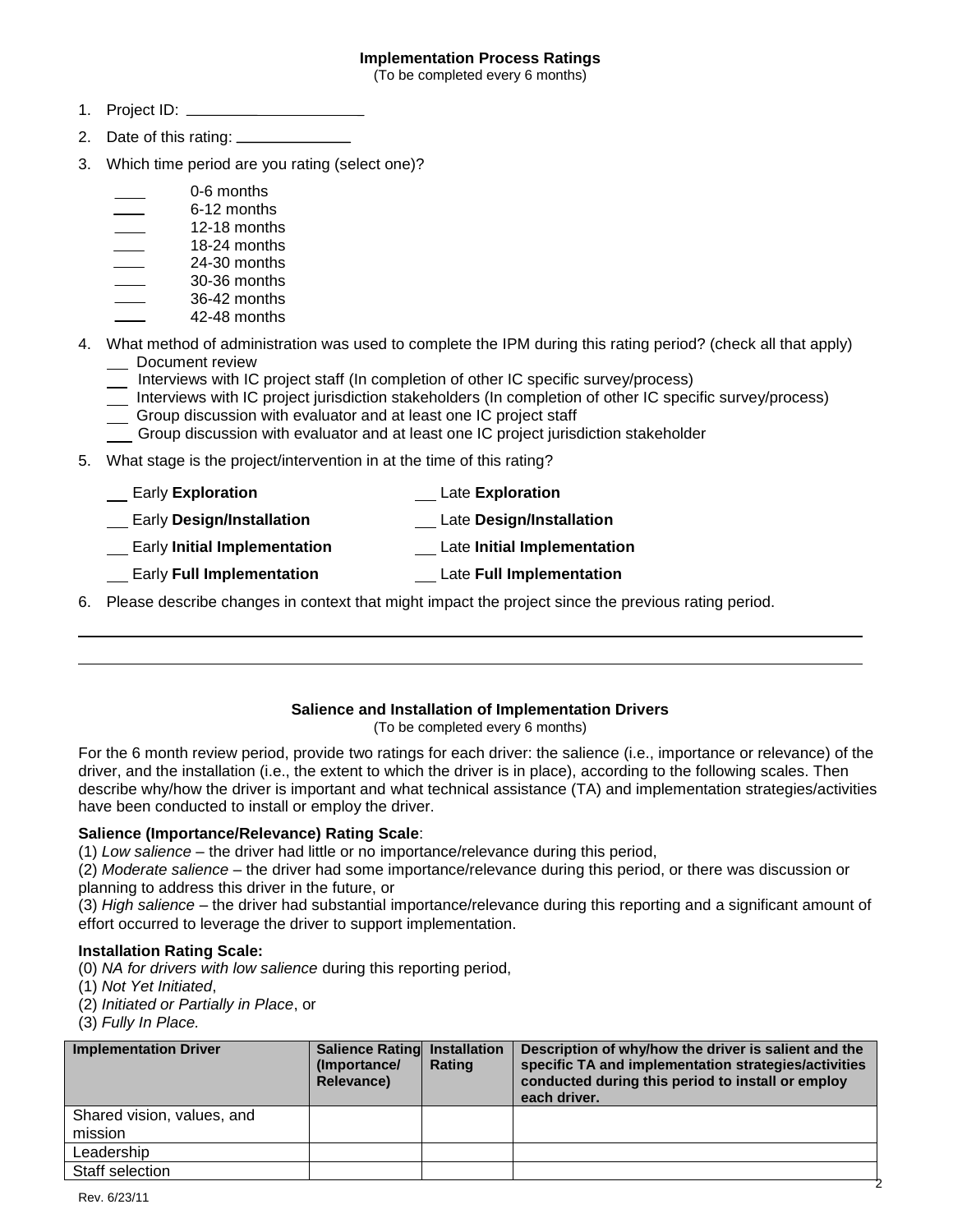| <b>Implementation Driver</b>  | <b>Salience Ratingl</b><br>(Importance/<br><b>Relevance)</b> | <b>Installation</b><br>Rating | Description of why/how the driver is salient and the<br>specific TA and implementation strategies/activities<br>conducted during this period to install or employ<br>each driver. |
|-------------------------------|--------------------------------------------------------------|-------------------------------|-----------------------------------------------------------------------------------------------------------------------------------------------------------------------------------|
| Training                      |                                                              |                               |                                                                                                                                                                                   |
| Supervision/Coaching          |                                                              |                               |                                                                                                                                                                                   |
| Performance assessment        |                                                              |                               |                                                                                                                                                                                   |
| Facilitative administration   |                                                              |                               |                                                                                                                                                                                   |
| Systems intervention          |                                                              |                               |                                                                                                                                                                                   |
| Decision support data systems |                                                              |                               |                                                                                                                                                                                   |
| Stakeholder engagement        |                                                              |                               |                                                                                                                                                                                   |
| Cultural responsiveness       |                                                              |                               |                                                                                                                                                                                   |
| Other:                        |                                                              |                               |                                                                                                                                                                                   |
| Other:                        |                                                              |                               |                                                                                                                                                                                   |
| Other:                        |                                                              |                               |                                                                                                                                                                                   |

## **Completion of Key Implementation Activities**

(To be completed every 6 months)

For each activity, indicate whether it was: (1) *Not Yet Initiated*, (2) *Initiated or Partially in Place*, (3) *Fully in Place*, during the previous 6 month period. Use NA for any Not Applicable items. Use the notes to clarify or provide more information about the activity.

|    | <b>Implementation Activity</b>                                                                                                                                                                                                                                                                       | Rating | <b>Description of barriers and</b><br>facilitators in conducting the<br>activity and strategies used to<br>achieve the goals of the activity. |
|----|------------------------------------------------------------------------------------------------------------------------------------------------------------------------------------------------------------------------------------------------------------------------------------------------------|--------|-----------------------------------------------------------------------------------------------------------------------------------------------|
|    | Establish leadership/workgroup to guide and oversee project design<br>and/or implementation.                                                                                                                                                                                                         |        |                                                                                                                                               |
| 2. | Develop stakeholder engagement strategies to inform and involve key<br>stakeholders in each phase of implementation.(e.g. activities,<br>participants, timeline, benefits, risks)                                                                                                                    |        |                                                                                                                                               |
| 3. | Review, identify, and discuss to what extent the project addresses:                                                                                                                                                                                                                                  |        |                                                                                                                                               |
|    | a. Need in agency, setting (e.g. socially significant issues,<br>parent/community perceptions of need, data)                                                                                                                                                                                         |        |                                                                                                                                               |
|    | b. Fit with current initiatives (e.g. Initiatives, agency priorities,<br>organizational structures, community values)                                                                                                                                                                                |        |                                                                                                                                               |
|    | c. Resources (e.g. staffing training, data systems,<br>coaching/supervision, administrative/system supports needed, time)                                                                                                                                                                            |        |                                                                                                                                               |
|    | d. Strength of evidence of the intervention (e.g. outcomes, fidelity,<br>cost, target population)                                                                                                                                                                                                    |        |                                                                                                                                               |
|    | e. Readiness (e.g. staff have skills, abilities, desire for change)                                                                                                                                                                                                                                  |        |                                                                                                                                               |
| 4. | Consultation with experts and literature regarding proposed<br>design/adaptations and likely impact on outcomes                                                                                                                                                                                      |        |                                                                                                                                               |
| 5. | Intervention is developed and precisely defined (e.g. vision is clearly<br>articulated, system impacts/outcomes are clearly defined, logic model is<br>developed, initial work plan is developed)                                                                                                    |        |                                                                                                                                               |
| 6. | Intervention components and new practices are operationalized and<br>fidelity criteria are identified                                                                                                                                                                                                |        |                                                                                                                                               |
| 7. | Intervention outcomes are defined and evaluation plan is developed                                                                                                                                                                                                                                   |        |                                                                                                                                               |
| 8. | Develop implementation plans and strategies                                                                                                                                                                                                                                                          |        |                                                                                                                                               |
| 9. | Adaptive challenges are being identified and problem solving is occurring<br>on a consistent basis. (e.g. weekly implementation team meetings to<br>identify issues, create plans, review results of past problem-solving<br>efforts, forward issues to key leaders and stakeholders as appropriate) |        |                                                                                                                                               |
|    | 10. Improvement processes are employed to address issues through the use<br>of data, development of plans, monitoring of plan execution and<br>assessment of results.                                                                                                                                |        |                                                                                                                                               |
|    | 11. Fidelity data, outcomes data, feedback from internal and external<br>stakeholders analyzed to determine which modifications need to be<br>made to the intervention.                                                                                                                              |        |                                                                                                                                               |